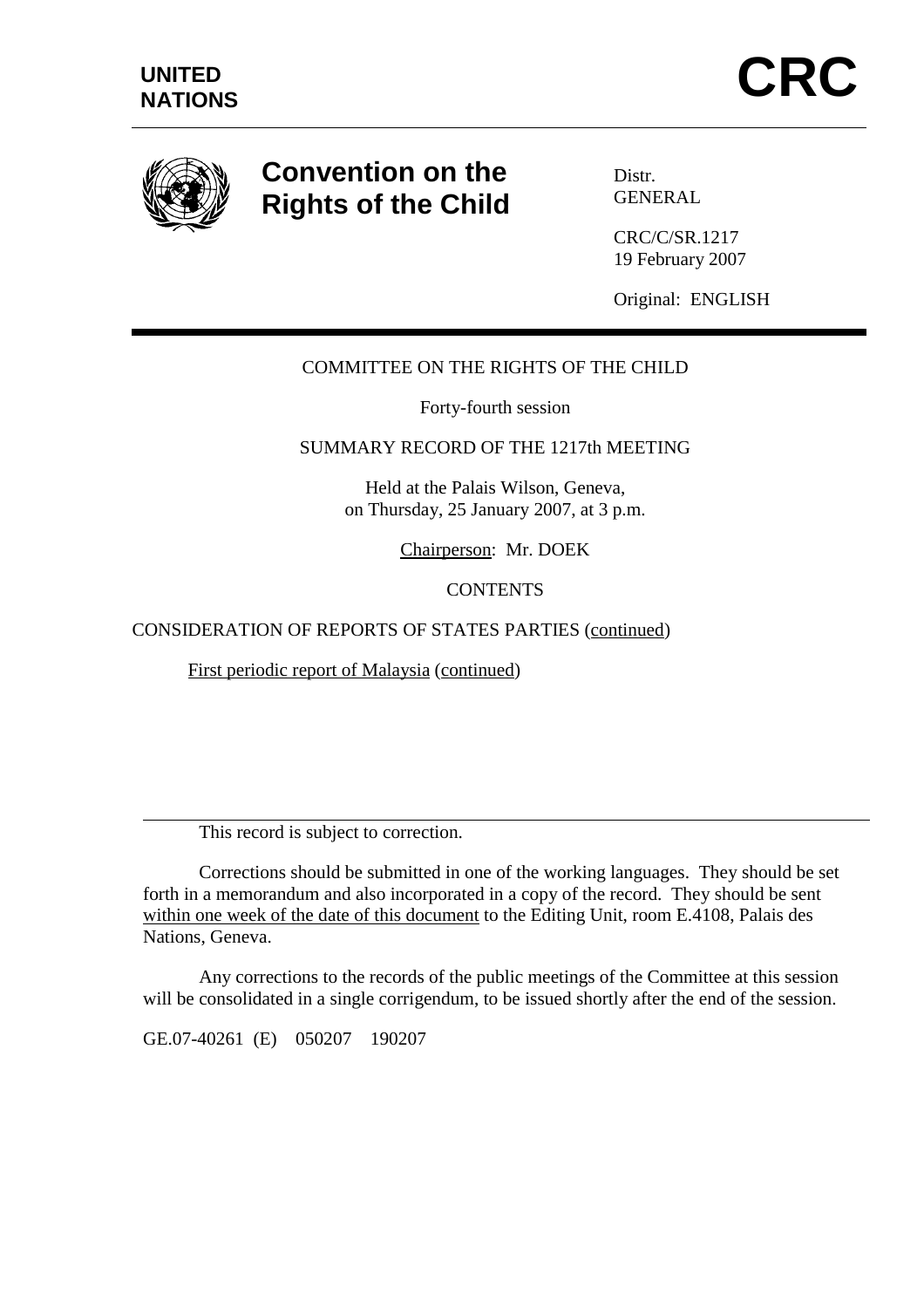#### The meeting was called to order at 3.05 p.m.

#### CONSIDERATION OF REPORTS OF STATES PARTIES (agenda item 4) (continued)

First periodic report of Malaysia (continued) (CRC/C/MYS/1 and CRC/C/MYS/Q/1 and Add.1)

1. At the invitation of the Chairperson, the members of the delegation of Malaysia took places at the Committee table.

2. Mr. SIDDIQUI asked how the Government planned to improve the living conditions of poor indigenous communities in remote rural areas, low-income migrant workers and the urban unemployed.

3. Mr. LIWSKI asked whether the slight drop in Malaysia's health budget between 2004 and 2005 indicated a reallocation of funds or a reduction in health services. He wished to know whether mother-to-child transmission of HIV/AIDS had decreased. He asked whether Malaysia's family planning policy was part of a wider demographic policy. He wished to know whether the Government had taken any measures to address the problem of adolescent suicide. The delegation should explain whether progress in the provision of health care had led to improved access and protection for the most vulnerable children, such as children of migrant families or children living in remote areas.

4. Ms. ALUOCH asked whether Malaysia would consider ratifying the Protocol to Prevent, Suppress and Punish Trafficking in Persons, Especially Women and Children, supplementing the United Nations Convention against Transnational Organized Crime. Many African and European girls went to Malaysia to work, and she wished to know what types of employment they were engaged in.

5. Mr. POLLAR asked whether the Government had a national strategy to combat trafficking in persons in Malaysia, and whether there were special law enforcement units to monitor such trafficking. The delegation should describe any preventive or remedial measures taken to address the problem of child labour in both the formal and informal sectors.

6. The CHAIRPERSON asked the delegation to define the term "light work" used in Malaysian legislation. He wished to know whether Malaysian legislation prohibited the use, procurement or offering of children for the purpose of sexual exploitation or pornography, and whether Malaysia had a national plan of action for the elimination of the worst forms of child labour.

7. Ms. FAIZAH (Malaysia) said that, according to a recent population census, there were 10.6 million children in Malaysia, including children who were not Malaysian citizens. Malaysia did not have a comprehensive database on children, particularly indigenous children, children from remote areas and non-citizens. The Orang Asli child population was 71,188, of whom 35,803 were boys.

8. In order to reduce road traffic accidents, efforts were being made to enforce speed limits, conduct awareness-raising programmes in schools, and establish road-safety clubs and competitions. The Ministry of Transport was conducting campaigns to promote road safety.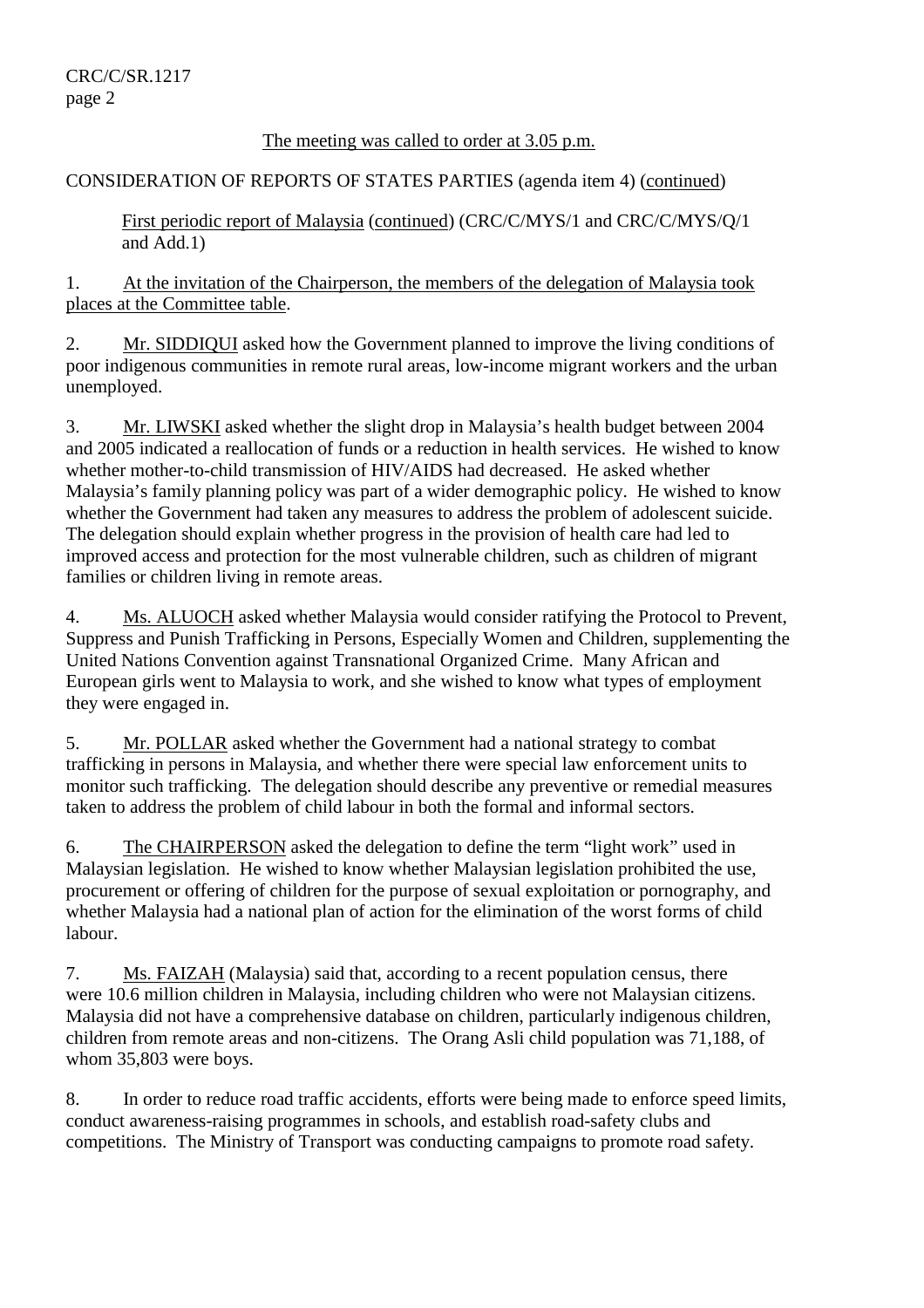9. Although preschool was not compulsory in Malaysia, the number of preschool classes had increased by 20 per cent between 2003 and 2005, and enrolment had increased by almost 60 per cent since 2003. All facilities, teaching aids and materials were provided by the Government in public-run preschools. Most preschools were free; the rest charged only a small enrolment fee.

10. In Malaysia, two government agencies, the Department of Social Welfare and the Ministry of Education, were responsible for early childhood care and development programmes. The former was responsible for children under 4 attending childcare centres, while the latter was in charge of monitoring and registering preschools. After a national survey sponsored by the United Nations Children's Fund (UNICEF) revealed the poor quality of childcare at child centres, the 1984 Childcare Centres Act had been adopted to ensure quality alternative childcare for children under 8. The Act applied to all centres enrolling more than 10 children for a fee.

11. Community childcare centres had recently been established for low-income families in both rural and urban areas. Six community childcare centres had been established, and there were plans to establish 10 additional centres every year. The centres were run by NGOs and received financial assistance from the Government.

12. Since 1995, Malaysian vocational schools had been incorporated into technical schools in order to allow students to study specialized subjects at technical institutes until they obtained a diploma, after which they could undertake a university degree. Since students who opted for vocational education could achieve the highest level of education, it was clear that they did not receive a second-class education.

13. Mr. KRAPPMANN said that the number of children attending vocational schools in Malaysia was surprisingly low.

14. Ms. FAIZAH (Malaysia) said that "moral education" was part of the process of inculcating ethical and moral values through community service projects and extra-curricular activities. Participation in such activities was integrated into the overall grade-point average considered for university admittance.

15. The study of human rights was part of the Malaysian school curriculum. The Human Rights Commission of Malaysia had sent books on human rights to schools as teaching materials.

16. In order to raise awareness on the dangers of drug abuse, schools organized anti-drug clubs, forums, exhibits and competitions, with the help of NGOs. Malaysia had planned activities for the treatment and rehabilitation of young addicts, including counselling and guidance, religious studies, recreation, skills training, civic studies and reintegration into the community.

17. The Government had taken a number of measures to encourage Orang Asli children to attend school: such measures included supplementary food programmes, parental outreach programmes, free milk, uniforms and transport to schools, and transit homes for parents visiting schools.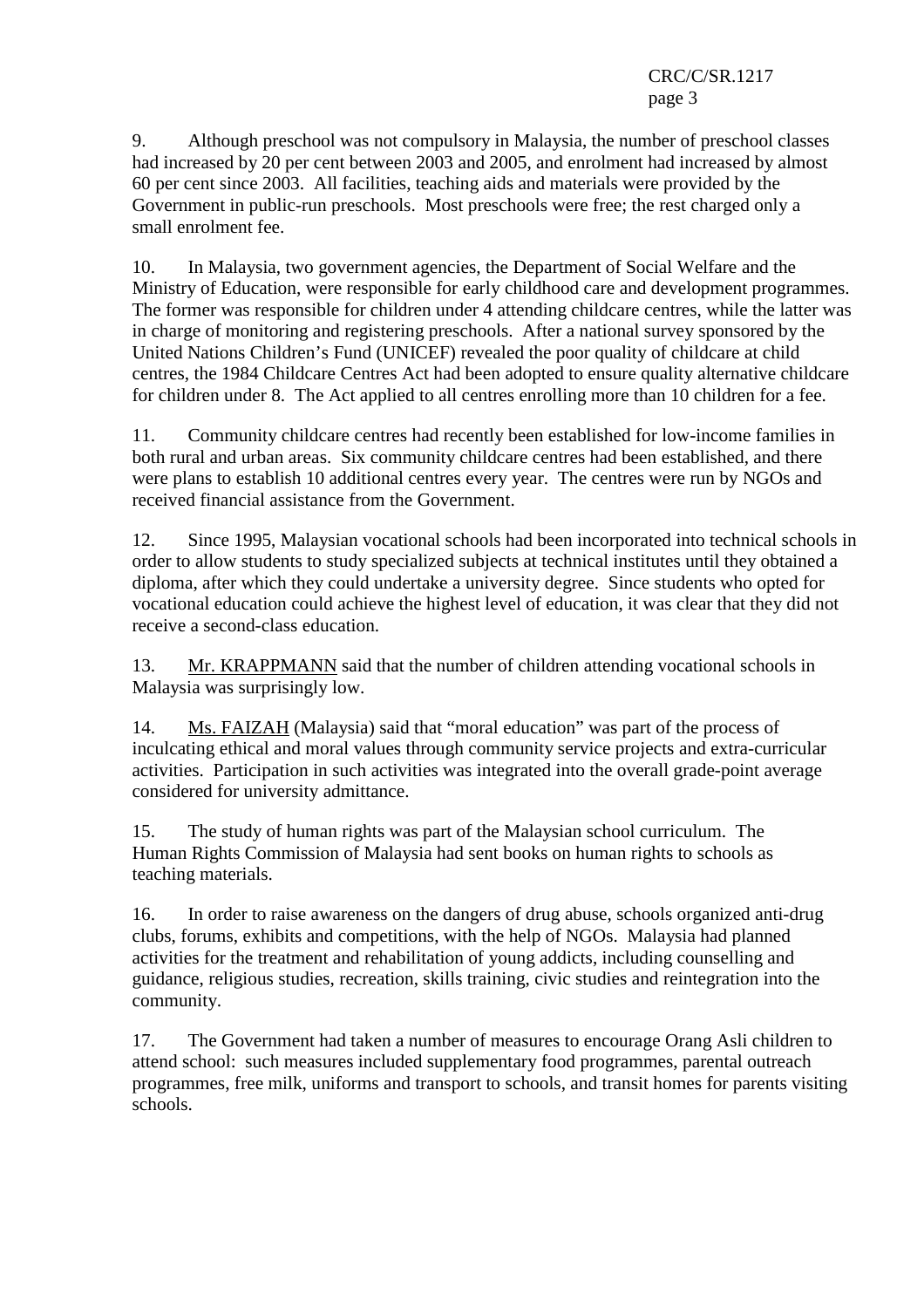18. The Malaysian Government was consulting with a number of NGOs with a view to creating education programmes for undocumented children. The Government planned to establish child activity centres in areas with large concentrations of undocumented children. Malaysia was working closely with the National Registration Department to provide such children with documentation, particularly children who had been rescued and placed in homes instead of detention centres, in accordance with the Child Act 2001.

19. The Government had recently launched a national strategic plan on HIV/AIDS for 2006-2010. The plan placed priority on training and capacity enhancement, advocacy and reducing HIV/AIDS, particularly among marginalized and vulnerable groups. The plan would increase children's access to education, make health and social services more youth-friendly and increase psychological counselling and social support for children infected and affected by HIV/AIDS. The plan also included antiretroviral therapy for infected children and awareness-raising campaigns to combat the stigmatization of HIV/AIDS patients. A programme to prevent mother-to-child transmission of HIV/AIDS had been implemented for the first time in State-run facilities in 1998 and would be extended to private medical institutions in 2007.

20. In order to promote breastfeeding, Malaysia had declared a breastfeeding week every year at the beginning of August. It had also undertaken baby-friendly hospital initiatives and established a monitoring team to ensure that guidelines were observed.

21. The number of malaria cases was declining in Malaysia, except in Sabah, one of the two Malaysian States on the island of Borneo, where it was very high. As tuberculosis and malaria had re-emerged, the Government had taken measures to raise public awareness about those diseases, in particular by strengthening the surveillance system, using the direct observation treatment of tuberculosis, training health staff in the management of malaria, and providing medical examinations for migrant workers before their employment in Malaysia.

22. Adults and children with disabilities had access to health care in all the government health facilities, which provided such services as early detection, screening for autism, prevention and control of blindness, prevention and management of deafness and hearing impairment, and rehabilitation services. Children with disabilities had access to special schools, including single disability schools for the blind and the deaf. The Ministry of Education also provided inclusive education for deaf and blind children and children with learning disabilities by placing them in special classes together with the other children. Children with learning or multiple disabilities received special education in community-based rehabilitation centres.

23. Probation hostels were institutions for pretrial detention and the rehabilitation of juveniles, particularly those who were "beyond control." The maximum detention period for such juveniles was 12 months. The administration of the probation hostels was currently being reviewed to ensure quality care and creating a more child-friendly atmosphere. The hostels provided care and protection, counselling and guidance, education, moral and religious education, vocational training and sports and recreation.

24. The approved schools were institutions for the detention and rehabilitation of juveniles in conflict with the law. Juveniles were admitted by court order for a period of 3 years, with the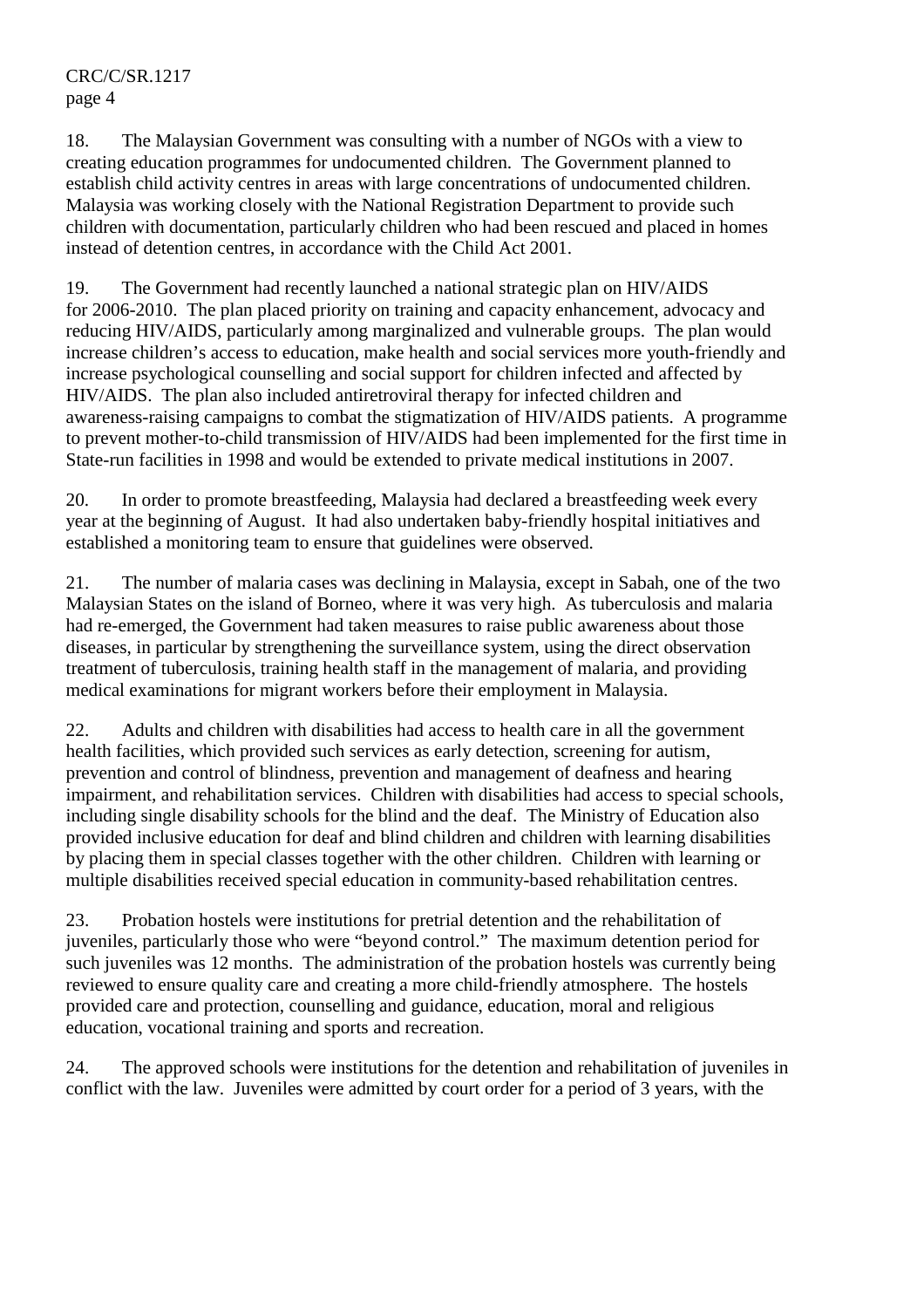possibility of discharge after 12 months; the school's board of visitors decided whether or not a juvenile was eligible for early discharge. The approved schools provided services similar to those of probation hostels. The administration of the approved schools was also under review.

25. The CHAIRPERSON asked whether antiretroviral drugs were provided free of charge to HIV/AIDS-infected patients.

26. Ms. FAIZAH (Malaysia) said that antiretroviral drugs were provided free of charge to persons infected with HIV/AIDS. Children were placed in children's homes by court order for a period of three years or until the child reached the age of 18, whichever was shorter. An individual intervention programme was prepared for each child, and a review panel evaluated each child's progress. After their release from the homes, children could be placed in a foster family or put up for adoption. If it was not suitable or possible to release the child, there was a provision for extending the child's stay in the home. Draft guidelines on the management of children's homes had been prepared for the purpose of ensuring that the homes were child-oriented and met quality standards. The guidelines, which included inspections by social welfare officers, were currently ready for testing, finalization and approval; the guidelines would also apply to homes managed by NGOs.

27. Mr. KRAPPMANN said that the delegation should define what was meant by the term "beyond control".

28. Mr. ABDUL GANI (Malaysia) said that "beyond control" was used to refer to children with serious behavioural problems whose parents had no other choice but to put them in a home. Such decisions were not made by parents or social welfare officers but by a judge. The Court for Children had appointed two advisers trained in children's matters to assist judges in their decisions.

29. The CHAIRPERSON asked whether the Government paid for children's placement in probation hostels or whether parents shared in the costs.

30. Ms. LEE asked whether statistics were available concerning the number and age of children placed in children's homes, and the reasons for their placement in those homes.

31. Mr. SIDDIQUI asked whether the advisers assigned to the Court for Children had been trained in child psychology.

32. Mr. ABDUL GANI (Malaysia) said that, under the Child Act, probation officers, who were well trained in psychology, were required to submit a probation report to the Court for Children. The probation report served as a basis for the court's decision whether or not to order the temporary detention of the child in an approved school or probation hostel. The courts were required to ensure that parents understood the consequences of such orders and gave their consent.

33. Ms. FAIZAH (Malaysia) said that probation officers visited families to prepare them for the return of their children from the homes. Child welfare committees also assisted in the reintegration of children through vocational guidance, job placement and temporary placement in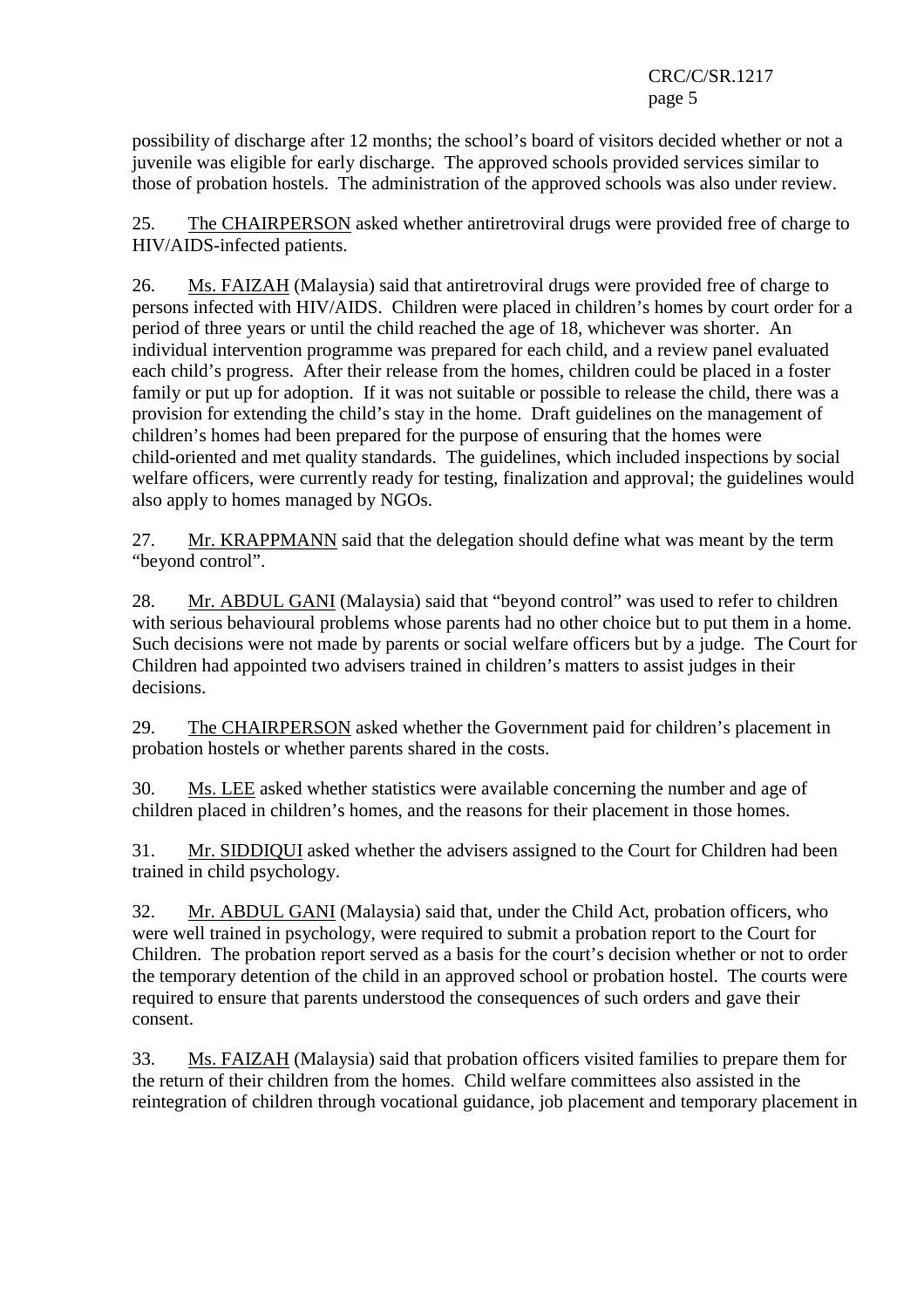foster families. Steps were being taken to train institutional staff in preparing the reintegration of children to be released from the homes. Under the Child Act, the court could order parents to participate in interactive workshops to help them to rehabilitate their children.

34. Mr. ABDUL GANI (Malaysia) said that, since the Malaysian Government provided certain drugs free of charge to the population, it preferred less costly generic drugs to proprietary drugs. There were no laws in Malaysia regarding refugees and their status. Before it could ratify a particular convention, the Government ensured that the legislative and administrative foundation necessary for its implementation had been laid. That was part of the reason for delays in ratifying certain conventions.

35. Ms. FAIZAH (Malaysia) said that the considerable increase in the number of complaints of sexual abuse was attributable to increased public awareness of the problem and higher rates of reporting. The Government had requested Child Helpline International to assist it in setting up a helpline to provide information and assistance to children on such issues as sexual abuse.

36. Mr. ABDUL GANI (Malaysia) said that, although there was no specific legislation on child pornography, a number of provisions contained in various laws prohibited child pornography. The Law Reform (Marriage and Divorce) Act 1976 established the rebuttable presumption that mothers should be awarded custody of children under age 7. Notwithstanding, custody rulings issued by courts took into account the best interests of the child and the child's wishes, and custody could therefore be awarded to either parent.

37. The CHAIRPERSON asked whether, under Islamic family laws, there were circumstances in which mothers could lose custody of their children.

38. Mr. ABDUL GANI (Malaysia) said that, under both the domestic law of Malaysia and Islamic family law, mothers could lose custody of their children. The religious conversion of one of a child's parents gave rise to a number of questions concerning the regime under which custody and inheritance issues would be settled. Many Malaysians considered that jurisdiction over such matters should revert to the civil courts if the parents had been married under the Law Reform (Marriage and Divorce) Act 1976, and in a Syariah court if the spouses had been married by Muslim rites.

39. Magistrates of the Court for Children were trained in the provisions of the Convention and were assisted in their rulings by two advisers. A Government-sponsored legal aid bureau had been given responsibility for representing children in all children's cases. Owing to the large backlog of cases, children were often detained for long periods before their case was tried. However, the Government believed that trials involving children should be processed quickly, and was planning ways to shorten pretrial detention periods. The Government did not pay for the detention of children in homes. The law provided that, in cases involving an adult and a child, children would be tried and sentenced with adults in ordinary courts since the holding of separate trials might give rise to the problem of prejudicial evidence. Although it was generally not desirable to try children with adults, special measures, such as taking testimony from children by videoconferencing, could be implemented during a joint trial in order to protect the child.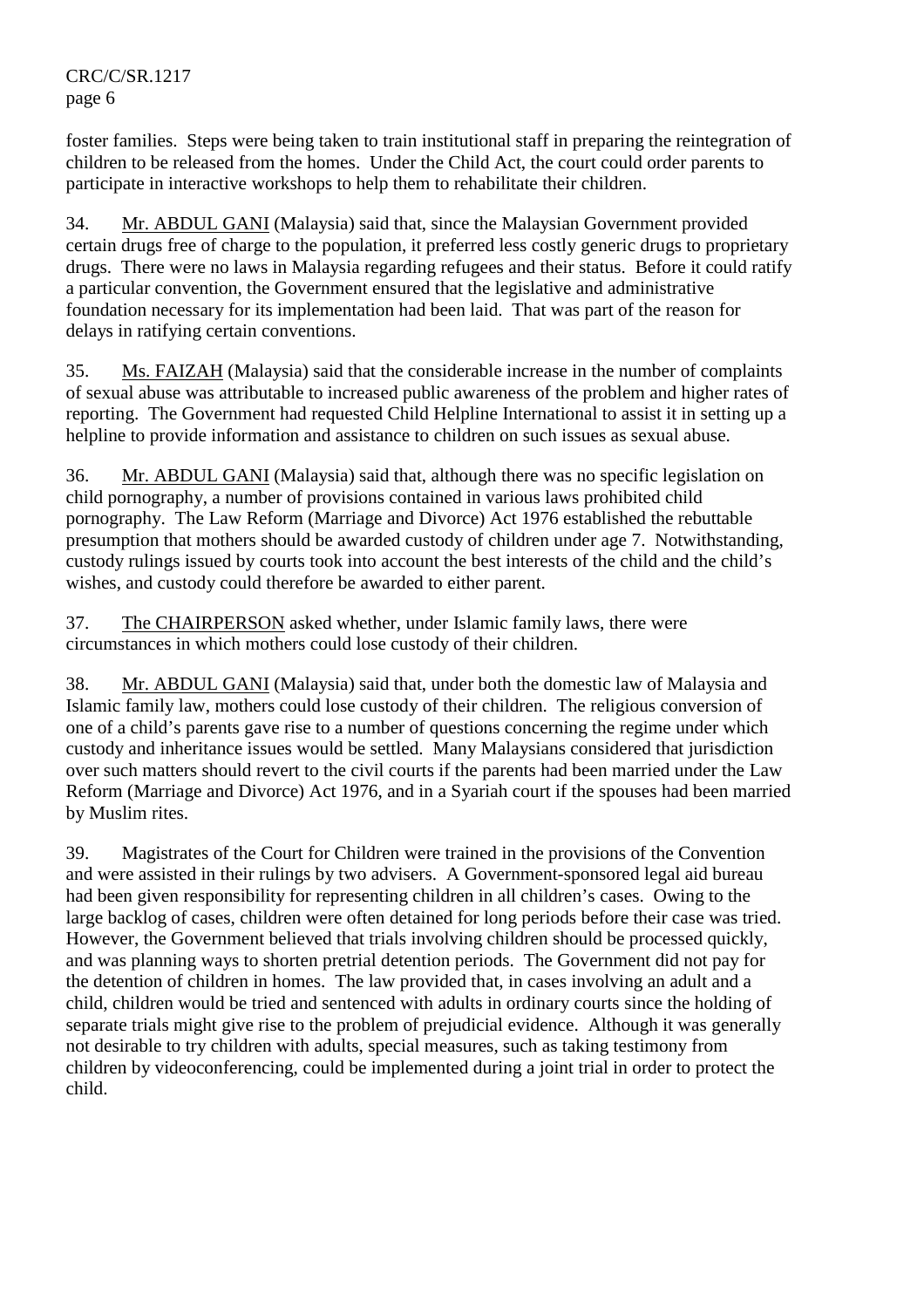40. Ms. ALUOCH asked whether a child who was convicted of a crime perpetrated together with an adult who had been sentenced to death could also receive the death penalty.

41. Mr. ABDUL GANI (Malaysia) said that, under the Child Act, children could not be sentenced to death. Children had the right to be heard in court. Magistrates in the Court for Children had a duty to consider the best interests of the child in all cases. Guardians who represented children in court were obliged to act on the child's instructions.

42. In 2005, a total of 69 children had lived in prison in order to be with their mothers. In January 2007, a total of 360 children were living in deportation centres with their mothers. Children aged 3 or under could stay in prisons and deportation centres with their mothers.

43. While homosexuality was outlawed in Malaysia, it was generally tolerated by society.

44. A bill to address trafficking in persons was currently under consideration. The bill introduced the specific offence of trafficking in children and included several provisions on the protection of victims of trafficking. Once the bill was adopted, the Government would be able to ratify the Protocol to Prevent, Suppress and Punish Trafficking in Persons, Especially Women and Children.

45. Mr. FILALI asked whether Malaysian legislation prohibited journalists and publications from revealing the identity of children involved in court cases. He wished to know whether the amount of child maintenance that divorced fathers had to pay the mothers of their children gave the children a decent standard of living. He enquired whether there was a fund to provide maintenance for children whose fathers did not pay.

46. The CHAIRPERSON asked whether there was a limit on the period of time children could be held in pretrial detention. He requested additional information on alternative penalties to detention that were applied to children in conflict with the law.

47. Ms. ALUOCH asked whether juvenile offenders received legal representation free of charge prior to and during their trials.

48. Mr. ABDUL GANI (Malaysia) said that all children in conflict with the law were provided with legal defence free of charge by the Legal Aid Bureau until their cases were closed.

49. Under the Child Act, it was an offence to reveal the identity of children who appeared in court. It was, however, difficult to uphold that provision, since it could be interpreted as conflicting with the freedom of the press. The Government would welcome the Committee's advice on how to protect the identity of children who appeared in court.

50. Measures were being taken to introduce alternatives to deprivation of liberty for minors in conflict with the law. Alternatives under consideration included mediation and the possibility of ordering juvenile offenders aged 14 to 18 years to perform community service.

51. Children could not be detained longer than 24 hours after arrest without appearing before a magistrate for a remand order. The orders could be obtained in courts other than the Court for Children in districts that had no such court. While children could be detained for a maximum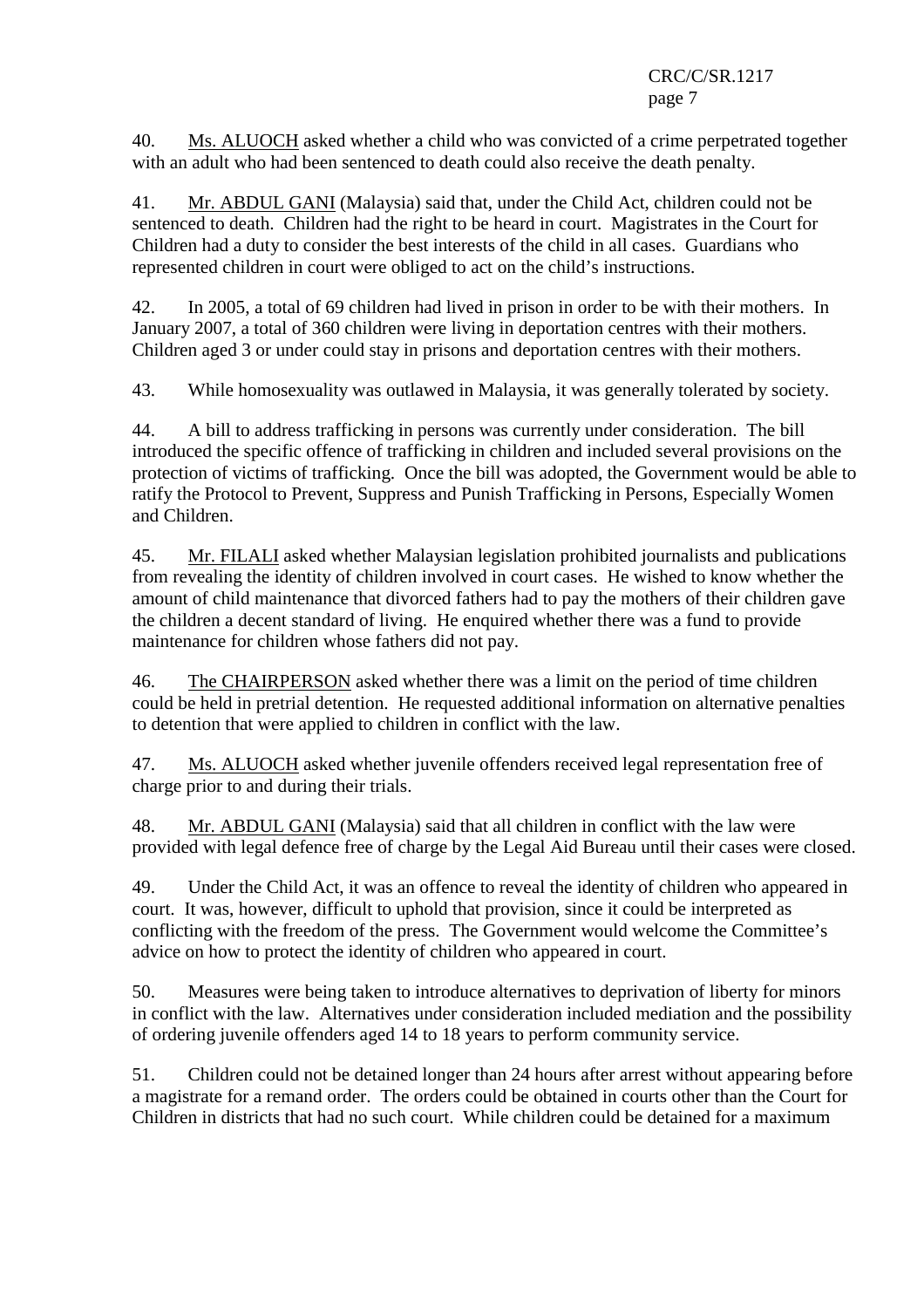of 14 days while their cases were being investigated, for the most part they were held only for 2 or 3 days. If no charges were brought by the court after that period, the child had to be released. Additional judges' posts had been created to deal with the backlog of court cases.

52. While the Children and Young Persons (Employment) Act did not currently include a definition of light work, the issue would be considered when the Act was reviewed. Malaysia was a party to ILO Convention No. 182 concerning the Prohibition and Immediate Action for the Elimination of the Worst Forms of Child Labour. While Malaysia's domestic legislation was already in line with the provisions of that Convention, the Government would consider enacting another law specifically prohibiting the worst forms of child labour.

53. Domestic legislation required that all children born in Malaysia should be registered. However, some people living in remote areas, illegal immigrants and single mothers did not register their babies. The Government had taken steps to promote birth registration, such as taking mobile registration units to remote areas and working with tribal chiefs and local communities. While not all children born in Malaysia had the right to Malaysian citizenship, they all had the right to an official birth registration document.

54. Mr. FILALI asked whether all marriages, particularly those in the Muslim community, were recognized by law. If not, the delegation should indicate whether the children of those marriages had the right to be registered.

55. Mr. ABDUL GANI (Malaysia) said that such marriages were recognized under the Islamic Family Law (Federal Territory) Act. The Government enforced that Act in order to protect the children of those marriages.

56. Ms. OUEDRAOGO asked whether a child born to a Malaysian mother and a non-Malaysian father had the right to Malaysian nationality.

57. Mr. ABDUL GANI (Malaysia) said that, pursuant to provisions of the Constitution, if one parent was a Malaysian and the other was not, the child had the possibility of obtaining Malaysian nationality.

58. The CHAIRPERSON asked whether the child of an unmarried Malay mother and a father of unknown nationality who had left the country could obtain Malaysian nationality.

59. Mr. ABDUL GANI (Malaysia) said that nothing prevented such a child from obtaining Malaysian nationality, regardless of whether the mother was Malay or a member of any other ethnic group.

60. The CHAIRPERSON asked the delegation to comment on information received by the Committee according to which refugee children could enrol in school but could not take examinations. He wondered how access to education was guaranteed for Rohingyas and other Muslim children from Myanmar, who had been living in Malaysia for many years. He enquired whether such children would be given temporary residence permits.

61. Ms. FAIZAH (Malaysia) said that, in 2005, the Department of Social Welfare had approved 1,554 domestic adoptions. The Department had not handled any intercountry adoptions.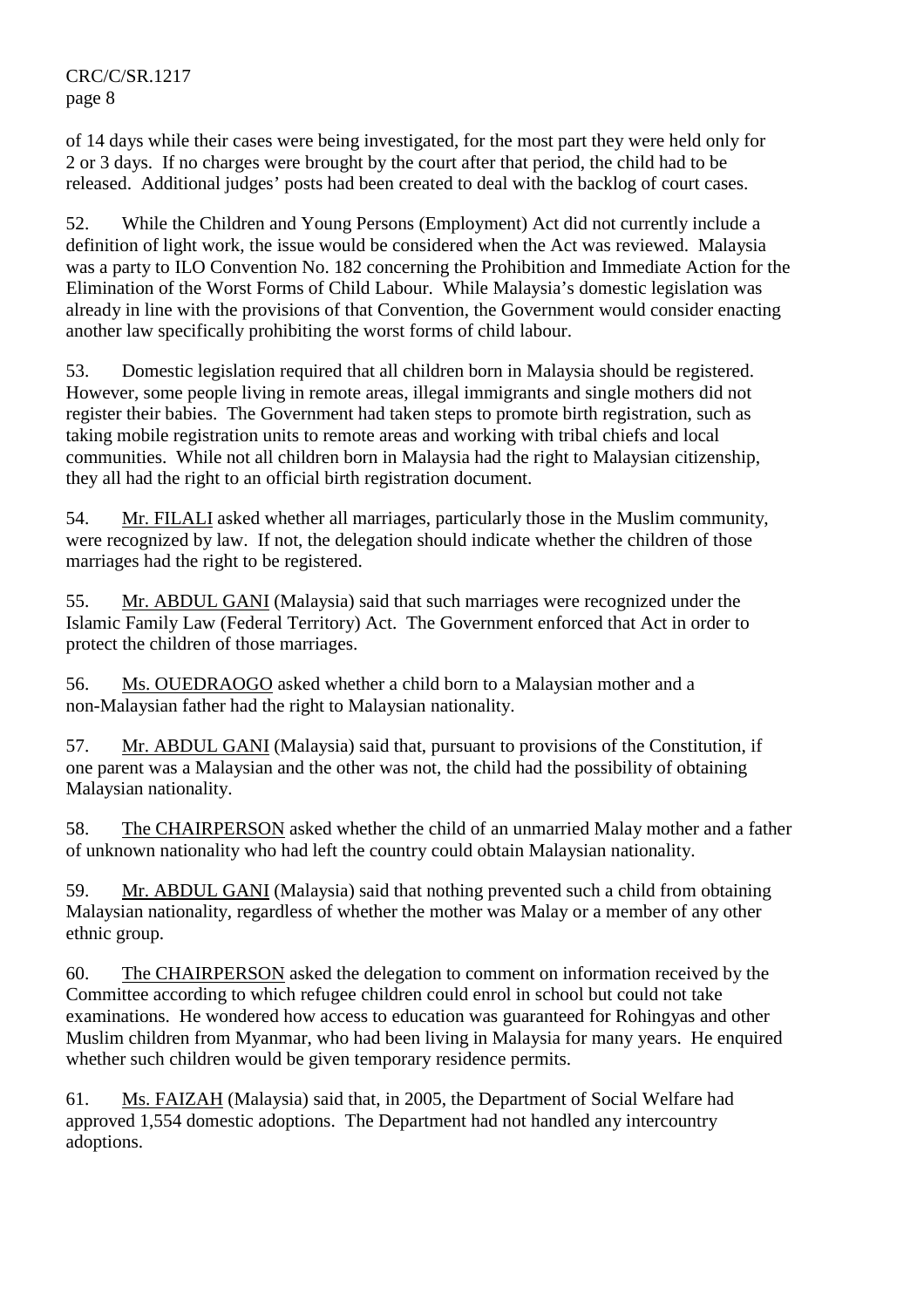62. A study carried out in 2003 by the Ministry of Health had found that, in general, adolescents were fairly well informed about sexual and reproductive health. Classes on sexual and reproductive health were taught as part of courses on science, ethics and religion. The Ministry of Health and the Ministry of Education planned to introduce comprehensive guidelines for the teaching of sexual and reproductive health in school. Public-sector clinics also disseminated information on the subject.

63. Malaysia had been conducting a poverty reduction strategy and had programmes to improve the standard of living of the poor. Initiatives had been taken to increase the coverage of basic infrastructures and social amenities, raise incomes in low-productivity sectors and create opportunities for upward mobility. The Government offered vocational training courses for the poorest segments of society. It provided low-income housing and childcare facilities, distributed dietary food supplements to schoolchildren and had a special education programme for Orang Asli children. Needy children received financial assistance. As from 1 January 2006, the Government had increased the minimum monthly child allowance from 80 Malaysian ringgit (RM) to RM 100, and the maximum family allowance from RM 350 to RM 450. Financial assistance was available for the purchase of school uniforms and spectacles and for transport to and from school. The national development plan included a rural development component. The private sector and NGOs were encouraged to participate in Malaysia's poverty eradication efforts.

64. The Ministry of Health was preparing a training module and manual for adolescent mental health. Later in 2007, staff in all public mental health clinics would be trained in the use of the module.

65. Steps had been taken to reduce mother-to-child transmission of HIV/AIDS. Measures had been introduced in all health-care facilities in 1998 to combat the transmission of HIV/AIDS to newborns and infants. HIV/AIDS screening was carried out for pregnant women at public clinics, and private clinics were being encouraged to follow suit.

66. Budget allocations for health care had declined slightly, because public hospital construction had been more or less completed, and the number of private hospital facilities had also grown rapidly.

67. Ms. LEE asked whether birth certificates as well as documents needed to attend school and benefit from other services had been issued to Muslim children from the Philippines.

68. Ms. FAIZAH (Malaysia) said that all children who wished to enrol in school, regardless of their religion or country of origin, were provided with the necessary documents. Where possible, undocumented children were issued documents enabling them to attend public school. Once enrolled, such children were allowed to take examinations. The Government was working with NGOs to ensure that undocumented children received some form of education. However, children attending classes that were run by NGOs and were not based on the national curriculum could not take public school exams.

69. With regard to the question concerning lost documents, she said that it took no more than 20 minutes for the authorities at the National Registration Department to replace them.